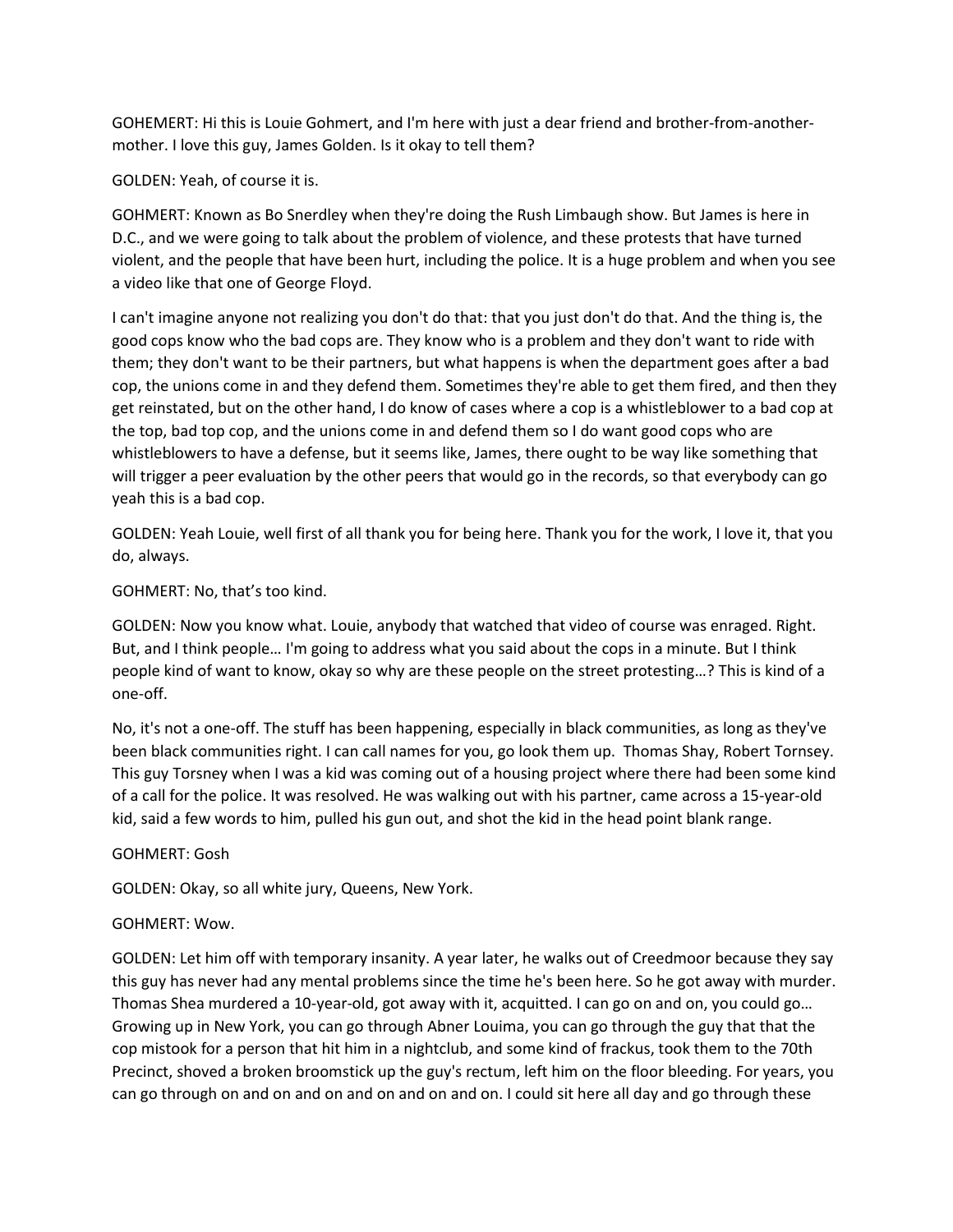cases. And so finally, people have said, enough of this bullshit is enough. Excuse my language, but that's it. That's the level of rage. Enough is enough. Now, on the other hand, what is not being addressed is the other culture.

You have a culture inside many black communities in America where there's total disrespect for police. All you have to do is go back through the F tha Police songs that came out back in the 90s…Remember that? F tha Police?

GOHMERT: Oh, yes, yeah absolutely, back in the 90s, yes.

GOLDEN: Do you remember, like, okay this is further back, Shoot Pigs in all of this stuff and so.

### GOHMERT: Yeah

GOLDEN: So on one hand you have this culture within the police, where a small minority of bad cops do things, and commit murders and other crimes that harm people and by the way, not just black people because more white people are killed by police every year from black people, but that never mixed in. You have a case in Texas where they covered it up. Where it was almost the same kind of thing as George Floyd, right? But anyway.

GOHMERT: I think that was a knee on the back.

GOLDEN: A knee on the back and the guy 30 times, 30 times, "You're killing me," "You're killing me."

### GOHMERT: Yeah

GOLDEN: And they killed him and then the DA covered it up, allegedly covered it up.

GOHMERT: Like dismiss charges.

GOLDEN: Right. So, but you also have a problem with the black culture, where inside some of black culture, to be careful when I say this because I'm not attacking all black people obviously. But there's a… ya'll ain't throwing me off. I don't care what you do, I don't care. Okay, you're not canceling my culture.

So anyway, but there's a problem because you go up glorifying gangsterism. You glorify… The whole hip hop community at one point was about gangsters. And I'm sorry for the rough language, I already used one bad word, but these are the words that are out there. They talk about gangsters, hoes, bitches, and all the rest of this stuff and cops, you grow up with this stuff inside communities, inside your media, playing this stuff constantly to kids from the time they are born till the time they're adults. These antipolice messages that becomes part of the culture. So then, if you're also teaching that criminality is cool. That is something to be glorified. What happens when you're a little young, thug criminals run up on the police. Are they going to respect them now? Are they provoking police officers in some case? Yes. I don't justify the murder of a citizen by the police. This is America, we have a system of due process for capital punishment. Police officers are not supposed to be the judge, jury, and executioners of people.

That was my phone, making that strange noise.

But anyway, they're not supposed to be the judge and jury right? But, at the same time you can have, like this case in Atlanta, I really feel bad for that cop down there. You have this guy, okay he's A black guy, he gets out the car, he's, you know he's a little drunk, he's a nice guy. Oh, I'm so nice. Yeah. Oh, you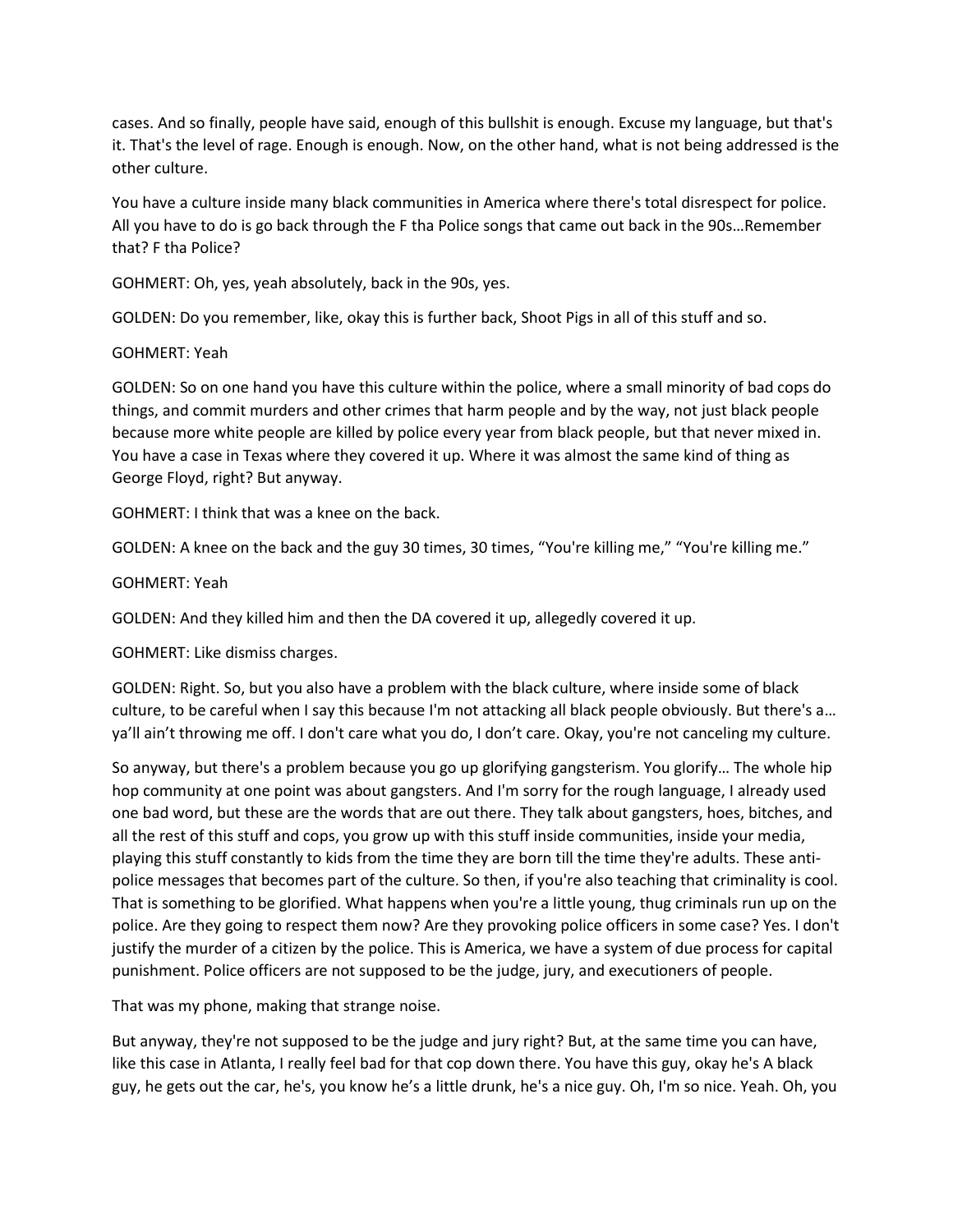just doing your job and then he takes the officers taser and starts running and then turns around and fires the taser at the officer.

Okay, here's a news alert. When you take in police officer's weapon and you fire it toward the police officer, it usually doesn't end out well. That's not a scenario that ends well. And yet this cop is indicted. I think that's political correctness. So we have… There's a huge problem on both ends of this, there's a problem in the police culture, and there's a problem in the culture in many black communities.

GOHMERT: Well what gets me when you look and there are a lot of people that have legitimate beefs. I mean you look at the Floyd family, but they've come out and they said we don't want this violence to be George's legacy. And then you look at the protesters, I saw a figure, I don't know if it's accurate, six out of seven are white, the protesters.

GOLDEN: More than that actually.

GOHMERT: And if you look at some of the things they're doing right up in there. You've got white and I'll call them bourgeois. I'm sure most of the white protesters don't know what that means, but they're getting up in the face of black cops

GOLDEN: Calling them the N word, calling them their pieces of excrement

GOHMERT: Calling them names!

GOLDEN: and everything else.

GOHMERT: And they're supposed to be there about racism, and they're blatant racists.

GOLDEN: …By the way I have, you know, I'm glad to be in the Capitol. I was looking around to see if I could find any Confederate statues, and I don't see any. What happened to all those Democrat statues?

GOHMERT: Haha, the Democrat statues, well

GOLDEN: What happened to... Well because I've never heard of a Republican Confederate.

#### GOHMERT: I know

GOLDEN: Were there Republican Confederates? I didn't... Were there? Could somebody find one? I don't think so. So all those – I was looking down here for all those Democrat statues and some of them are gone, apparently, or shame. Walk of shame past the Confederate statues. But yeah, you're right, a lot of these protesters are young white kids, especially females. And the drag about all this is that you have all these companies that are kowtowing to these protesters. You have all these businesses that want to be like "Me too, me too," not that "Me too," this "Me too." "Me too, me too. I don't like racism." And so they're pouring money. And the result is that Black Lives Matter, I think someone told me the figures is now close to a billion dollars that they've scored in.

#### GOHMERT: A billion?

GOLDEN: Yeah, and by the way who collects that money?

GOHMERT: And they've got a Marxist base. Well you know

GOLDEN: Who collects the money?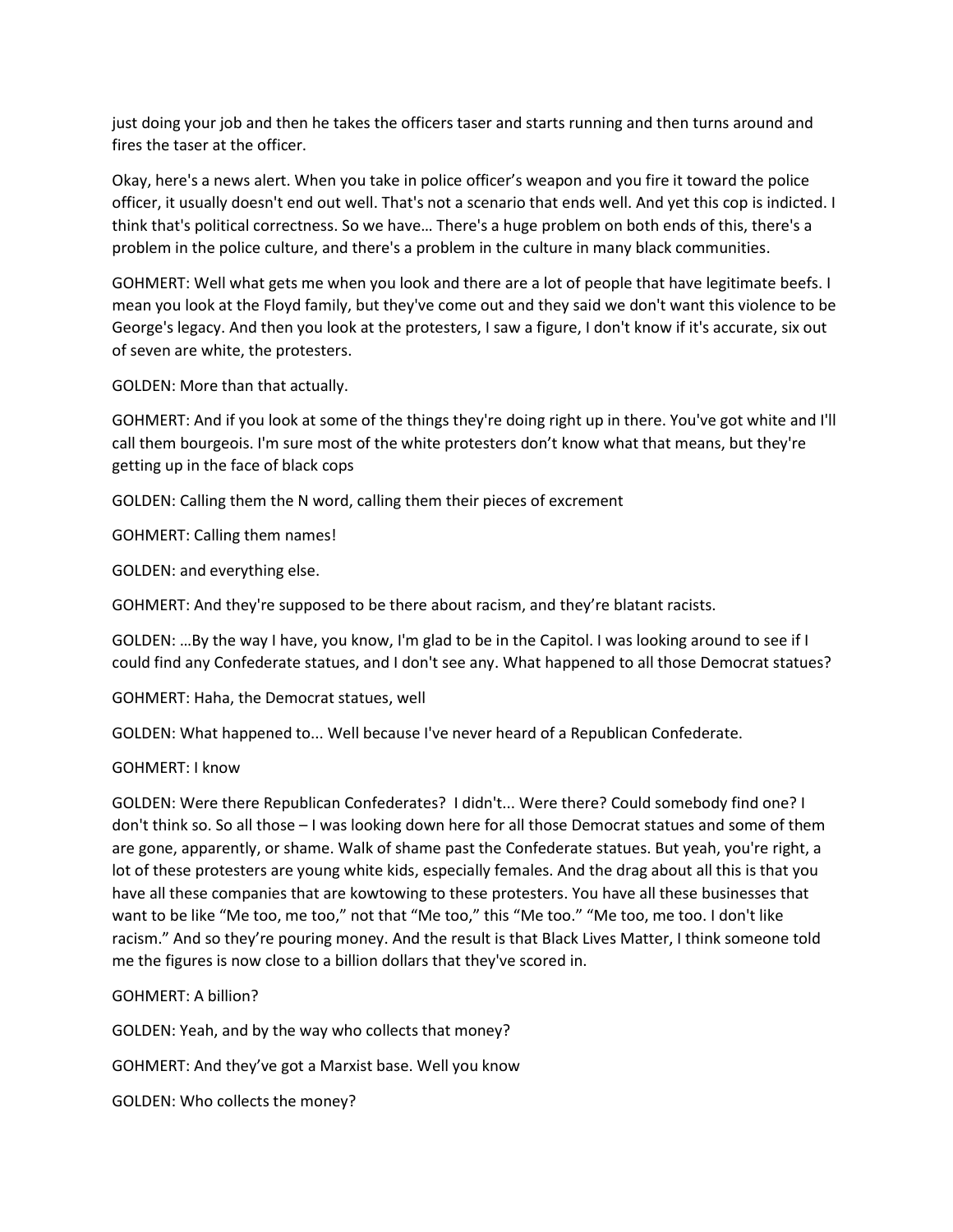GOHMERT: Yeah, and where is it getting spent?

GOLDEN: Isn't it ActBlue collecting some of it? ActBlue charities is what I heard, ActBlue charities.

GOHMERT: Yeah.

GOLDEN: Do we know where that money's being collected?

GOHMERT: No.

GOLDEN: Do we know where the money's been? How the money's being spent? Where it's going?

GOHMERT: Don't know where any of it is going.

GOLDEN: Huh, I got it.

GOHMERT: Yeah, so there…

GOLDEN: Let's fight racism.

GOHMERT: So, that is a critical point though, you've got to get to the bottom of it and that's why I keep saying that RICO, the Racketeer Influenced and Corrupt Organizations Act, as a way to go after groups that cross state lines and cross international borders, so that you can go after that, because right now they can file in such a way if they're not in a nonprofit where they can cover up a lot of… They don't have to disclose where the money's coming from, and yet if it's stirring up violence in any cities doing damage, as we've seen, the arson, the destruction to federal property, and also the loss of lives, that's been…

GOLDEN: Yeah, its horrific.

GOHMERT: …so you've got to go after where this money is coming from because obviously, we've talked about… You know, you've got people behind this that are just evil that are wanting, they're taking a tragic horrible situation and then there are others, of course, and they're using those as sparks to create violence, but as the Floyd family said, they don't want this to be the legacy.

GOLDEN: And most people don't this.

GOHMERT: They appreciate the peaceful protests, but not all this violence across the country.

GOLDEN: I think part of what you're trying to do could be the actual legacy, because you're actually… This bill that you have with putting together could be a big game changer. Okay, if we have a mechanism that can bypass the unions to allow police officers that should not be on the force to be taken out, off the force earlier, identified who they are, by their peers.

I think that would be one of the single most important steps that could come out of this because it would change the entire way that the police forces across the country are trained to deal with the kind of situations that they have. If you get rid of these bad cops in city after city after city, the good that will come from that is a total game changer, and can really help bring about some long needed and long overdue change in the relationship between black communities and law enforcement.

GOHMERT: There was some things that I think we could agree on. The Democrats here did not consult us, didn't ask us what we thought about this, that, or the other.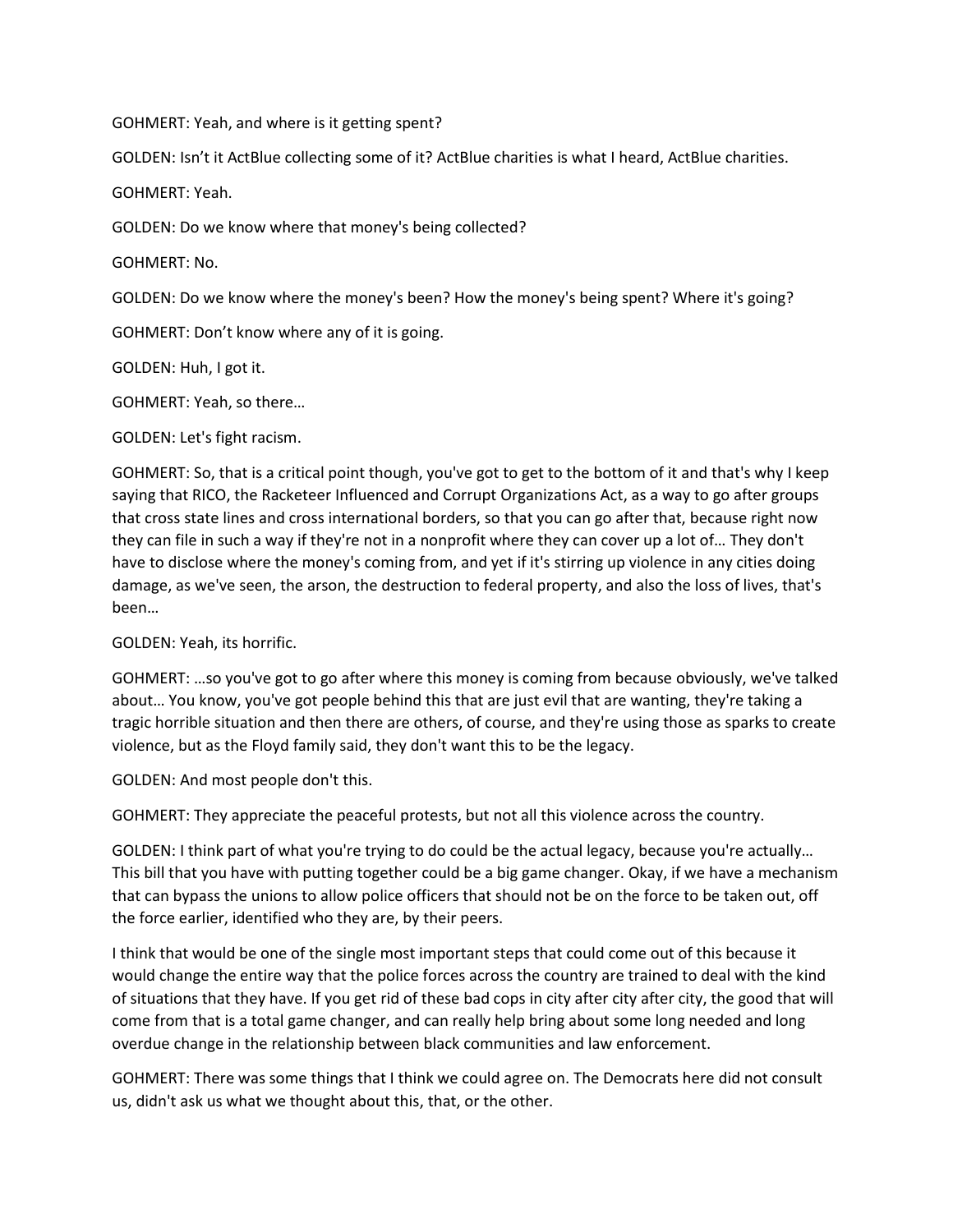But and I am not a fan of national databases. I despise them, I don't, I don't even like stores having my information, but a lot of police chiefs have said, "Look, we have a problem. Somebody is a bad cop, and they finally get rid of them in another location, and they move and look they've got a history, here's where they worked, and there's no information that they ever did anything wrong in their prior employment, and they get picked up by another police department, and lo and behold they do something wrong again. When it comes to law enforcement, it seems like perhaps a national database where you identify folks where they can't just hop from jurisdiction to jurisdiction being a bad cop creating trouble might not be a bad thing.

GOLDEN: It might not, it might not. I don't… You know I'm not as concerned as big data on some things. I don't care if Amazon knows what I buy and when I make my life easier. I don't care. It just did actually because I went on to with this whole COVID thing I went on to get a delivery. And they had everything I bought in the past year, I'm like "Wow that's pretty cool," so I just went picked items. I don't find. I mean, yours would be easy, send him Dr Pepper.

That's easy. But I think actually that would be a very good idea. Louie, we got to do something.

## GOHMERT: We do.

GOLDEN: Something has to be done. I like this bill that you've got, I really want it to move forward because that is a total game changer.

GOHMERT: Well, unfortunately we're not being asked our opinion, we're not being asked for input. I did mention to Karen Bass and she has always been very gracious to me, but this idea about having peer reviews and I said you know there's things we could agree on if you would just let us work together and she said she was interested so hopefully we can have some good things come out of this.

GOLDEN: Well, please pursue that. I mean, you know, I mean outside of the… This is one of those issues where there needs to be a call for statesmanship on both sides, you know. We have to get this. We cannot continue to let our country go through these, and these spasms happen every 30, 40 years, it just reaches boiling point.

GOHMERT: Seems like things are worse.

GOLDEN: These are worse than I've ever seen it, and I, you know, I can understand by the way. I can understand the hostility some people have towards some of these Confederate symbols that are still thrown in their face. I get that. But what I don't understand is how any American would think that it's okay to set fire to a statue of George Washington, or to them. You obviously haven't studied your history. And if you go around the world, there are so very few perfect men or women in our history.

GOHMERT: Yeah none. Except… Yeah.

GOLDEN: Yeah, yeah, except

GOHMERT: one.

GOLDEN: So, if that's the case, and if we all have flaws and if all of our lives are flawed. Then I don't… What are we going to do? Erase the history of every person on earth? We all have a lot of flaws.

GOHMERT: That's right.